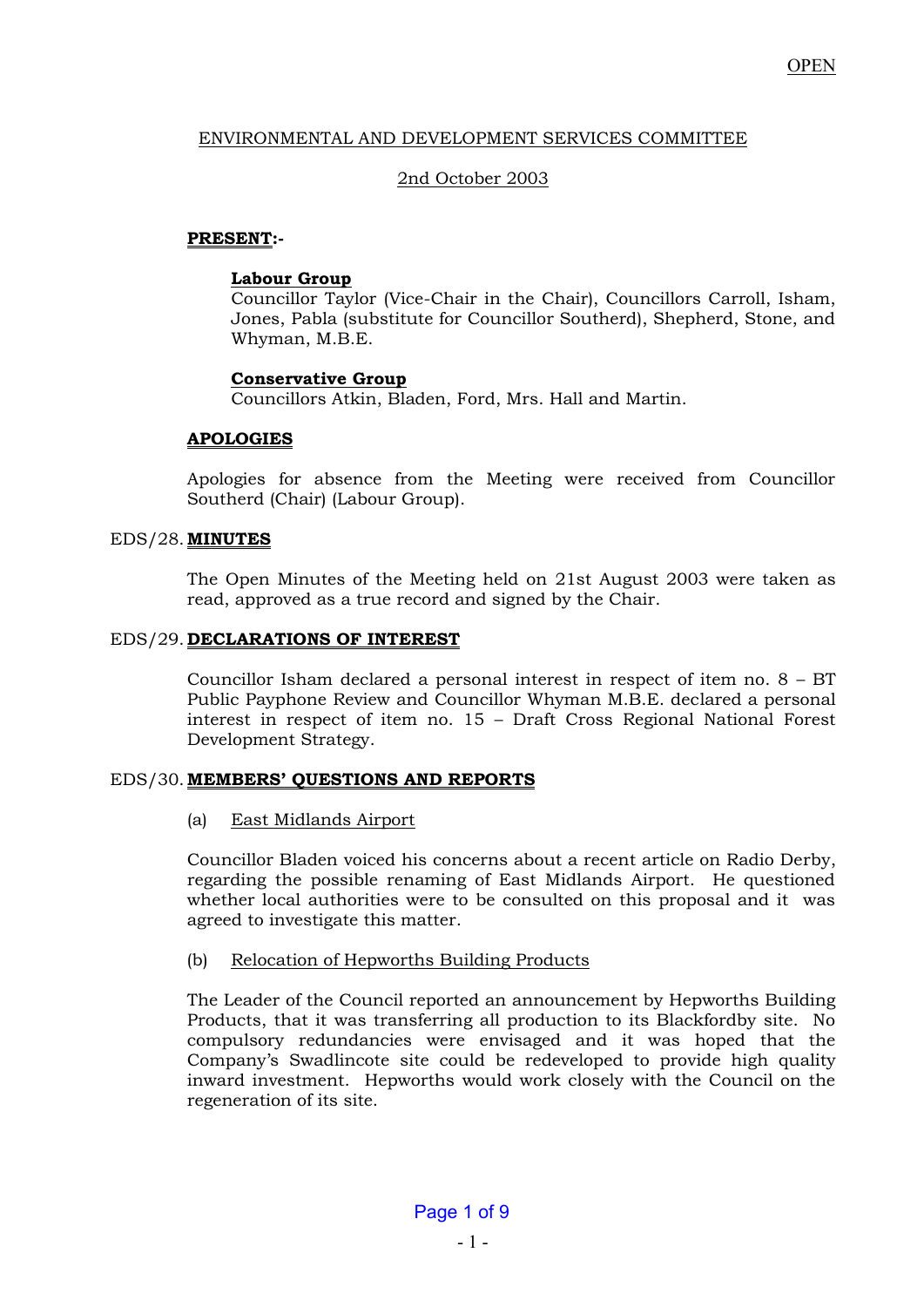## **MATTERS DELEGATED TO COMMITTEE**

### EDS/31. **PROPOSED DIVERSION PUBLIC FOOTPATH NO. 1 (PART) SWADLINCOTE**

It was reported that an application had been received to divert part of the above right of way. The diversion was necessary to enable development, following a successful planning application. The Committee was advised of the definitive line, the proposal and the assessment of the Rights of Way Officer. An informal consultation period had been completed and no objections had been received.

## *RESOLVED:-*

*That an Order be made under the provisions of Section 257 of the Town and Country Planning Act 1990 to divert part of the definitive line of Public Footpath No. 1, Swadlincote.* 

## EDS/32. **BT PUBLIC PAYPHONE REVIEW**

 It was reported that British Telecommunications plc (BT) was undertaking an 18 month phased review of public payphone provision. BT had stated that the increase in mobile phone usage had had a significant impact on the use of payphones and public demand had declined by more than 50% in the last three years. BT had explained it obligations to provide a public payphone service and had reported its views on maintaining payphones where there was poor mobile telephone coverage. Each payphone proposed for removal would be surveyed to assess the type of community served and take account of the distance to the nearest alternative kiosk. The process was to remove little used kiosks, whilst retaining a service to each community. Current analysis showed that less than 10% of emergency calls were made from payphones. BT's service had to be maintained through its own profitability and the report identified the measures taken in recent years to try and maintain a commercially viable business. The survey for South Derbyshire had recently been completed and a table showed those payphones recognised as having low usage and the nearest alternative payphone. Notices were displayed in kiosks inviting the local community to express their views. The public were asked to comment to local authority planning departments or parish councils in the first instance.

 The Leader of the Council was disappointed at the comments made by BT regarding areas where there was poor mobile telephone coverage, as some parts of South Derbyshire suffered poor reception. He commented on the importance of payphones for emergency calls and felt that profitability should not be at the cost of safety. The Committee considered each of the payphones proposed for removal and the nearest alternative. Ward Members commented that many of the suggested alternative payphones were too far away. Reference was made to people with hearing difficulties who might not be able to use mobile telephones and therefore relied upon public payphones. A Member asked whether any of the payphones planned for removal were in the vicinity of properties occupied by vulnerable groups. A Hartshorne Ward Member voiced concerns about the removal of the payphone on Goseley Avenue and felt that this should be retained and that on Bretby View, proposed as the nearest alternative, should be removed. There was a history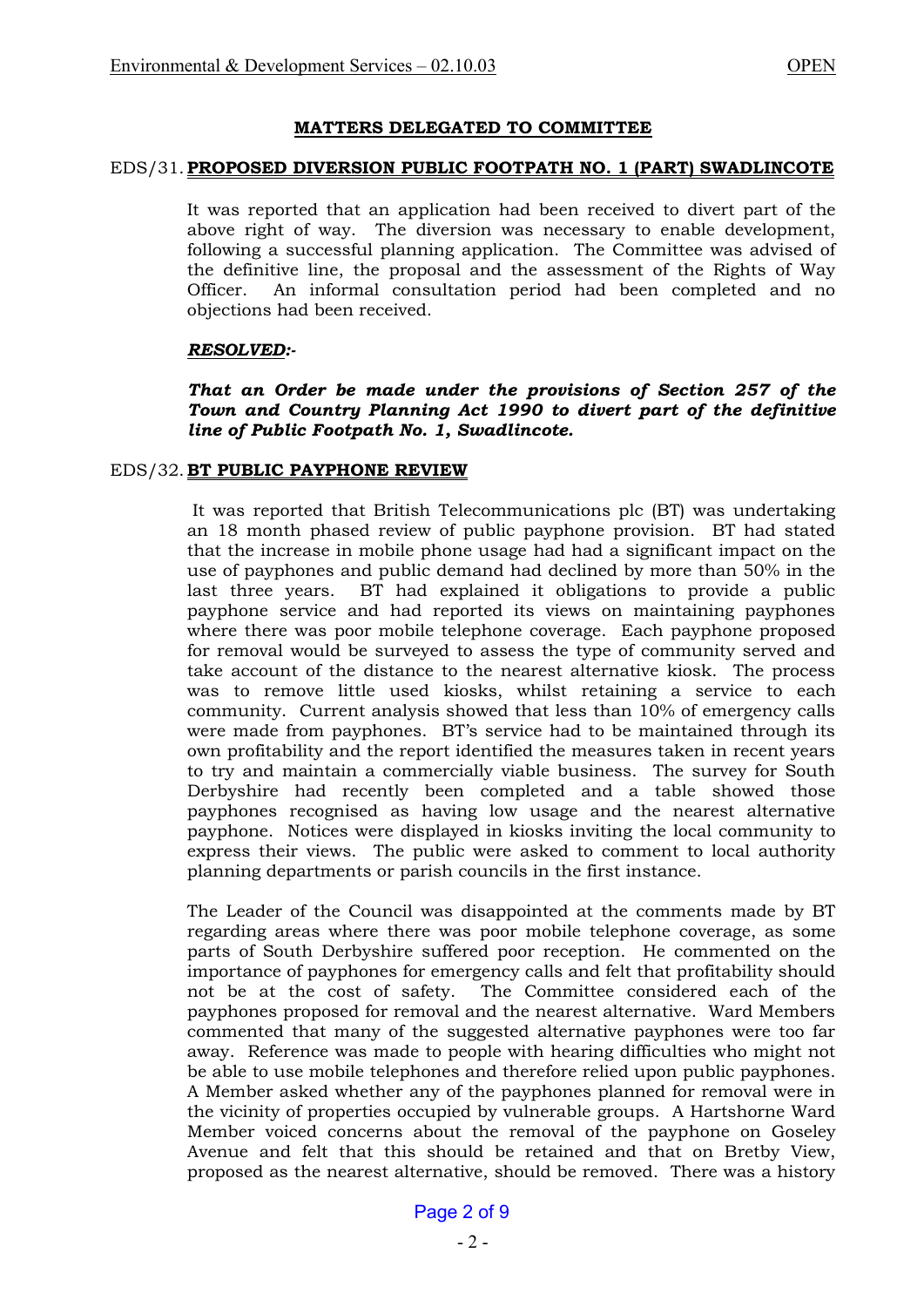of vandalism problems with the payphone at Bretby View. The consultation arrangements were also criticised.

### *RESOLVED:-*

## *That Members' views be submitted in response to this consultation document.*

### EDS/33. **2003/04 SERVICE PLANS – HALF YEAR MONITORING REPORTS**

 It was reported that Service Plans were an important part of the Council's performance management framework. In November 2002, the Committee approved Service Plans for the Planning Services, Economic Development, Technical Services and Environmental Health Divisions. These Plans were intended to provide a basis for service delivery during the current financial year. Reports were provided to review progress from 1st April to 30th September 2003. Members were reminded of the form and content of each Service Plan and Divisional Managers were invited to highlight particular issues within their respective Service Plans.

 The Planning Services Manager reminded Members of the increasing number of planning applications and building control workload. This was recognised by Members, who were also mindful that similar problems might be experienced elsewhere within the Council. Under the tasks at risk of nondelivery, further information was sought about the introduction of public speaking at the Development Control Committee. Research had been undertaken and there was a mixed response amongst local authorities, with some withdrawing this service. Public speaking would extend the length of the Committee considerably, require stringent management and further administrative support. Members discussed the Performance Indicators, particularly relating to appeals against the Council and the award of costs. There was some confusion about the meaning of certain Indicators and clarification was provided. Ensuring "fair access" by providing translation of information into languages other than English was a further issue discussed. This was being addressed corporately through a risk assessment process.

 In receiving the Economic Development Service Plan, a Member discussed tourism, the value of overnight accommodation to enhance tourism revenue and the need for a Derbyshire or East Midlands Strategy to attract visitors on a regional basis. Comments were also made on the Performance Indicators, particularly relating to asset management.

 Consideration was given to the Service Plan for the Technical Services Division. A Ward Member commented on fly-tipping problems in the Stenson area and was advised of the efforts made to address this issue. Reference was made to the recently approved dry recyclable scheme which would be introduced in areas currently participating in the Composting Scheme. It was hoped that the Scheme could be expanded throughout South Derbyshire in the future. This Scheme had worked well in other Council areas and Officers would make every possible effort to ensure that it was successful in South Derbyshire. There was praise for the "Clean Team" and it was questioned whether any progress had been made on the "Brightstar" project. The Deputy Chief Executive reported that the Australian operational partner had withdrawn from the project and efforts were being made to find another company to take this initiative forward. Members questioned the other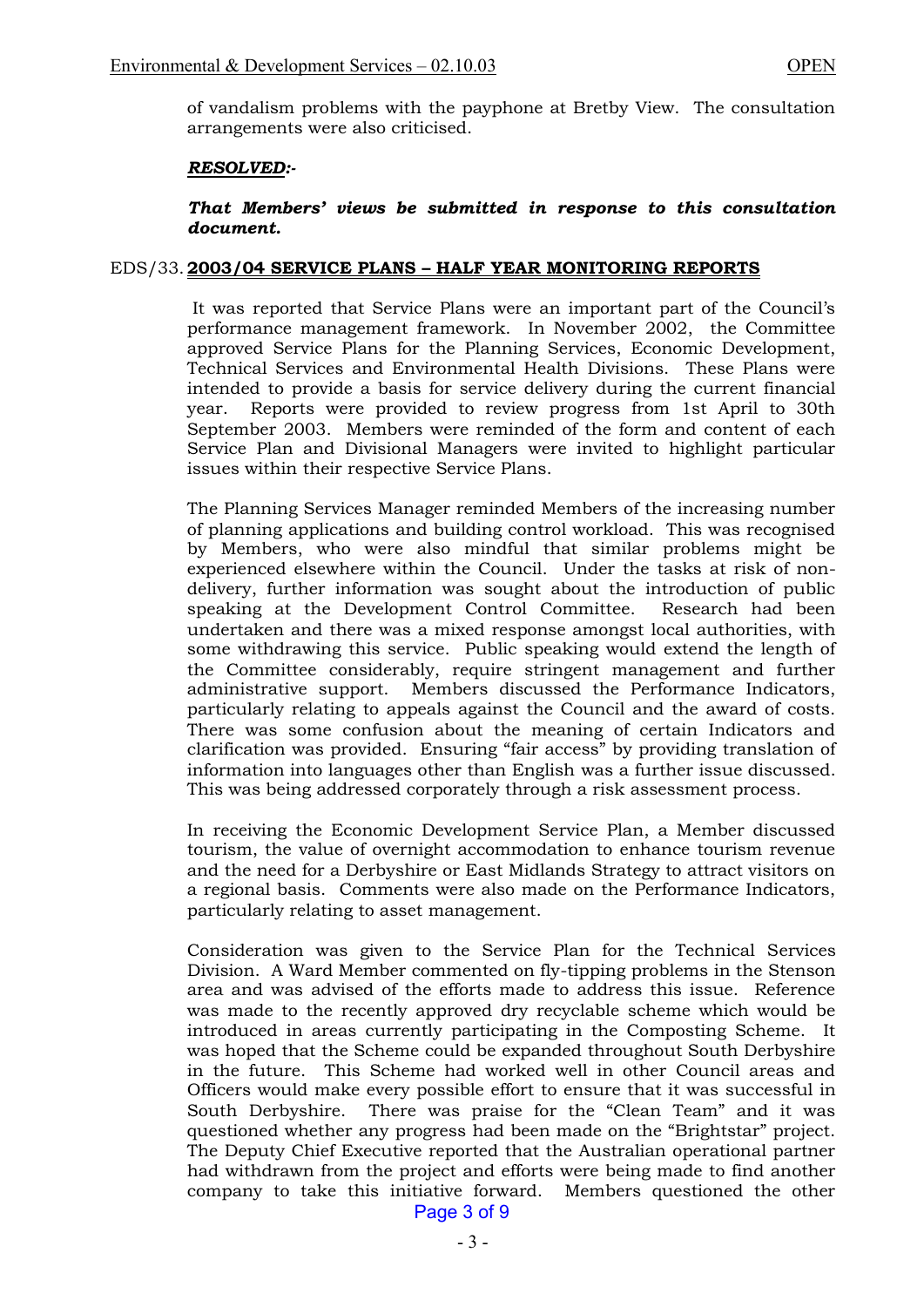options available if this project did not proceed. A Member felt that flytipping problems were exacerbated by restrictions at Civic Amenity sites and he suggested the recycling of builders rubble for use in road and footway construction.

The Leader of the Council praised the Technical Services Division, but noted the poor Performance Indicator regarding the emptying of litter bins. This problem was accepted and an explanation was provided of the strict Revised working practices were being implemented to improve performance. A Stenson Ward Member reminded of the need for adequate civic amenity facilities in that part of the District.

 In receiving the Environmental Health Service Plan, a Member commented on the problems caused through travellers and the costs incurred in tidying sites. The Chair referred to legislative changes that had made it more difficult to enforce the eviction of travellers. The Office of the Deputy Prime Minister was due to issue a consultation document on joint working procedures for travellers and it was agreed that the document be referred to a future Meeting of the Committee. The Leader of the Council shared these concerns and felt there was a need for a new and innovative approach to resolve traveller problems. Air quality monitoring statistics were also discussed.

# *RESOLVED:-*

- *(1) That the half year Service Plan Monitoring Reports for Planning Services, Economic Development, Technical Services and Environmental Health be received and that Members comments be noted.*
- *(2) That a further report be submitted to a future Meeting to enable the Committee to consider the consultation paper from the Office of the Deputy Prime Minister on travellers - joint working procedures.*

## EDS/34. **COMPREHENSIVE PERFORMANCE ASSESSMENT – BALANCING HOUSING MARKETS – THEMATIC REVIEW**

 It was reported that an Officer Group had been established and a base-line assessment had been produced on Balancing Housing Markets. From this, a summary of key issues was established and details were appended to the report. Many strengths had been found with the way that the Council worked to balance its housing markets and some examples were provided. There were some areas for improvement relating to keeping up to date information, poor cross authority working and poor links with partner strategies or linkages between departments. The Group had consulted with staff, TACT, developers, private landlords and others, to test the findings and discover whether there were any other areas for improvement that should be built into an improvement plan. The responses received were set out within the report.

# *RESOLVED:-*

# *That the Committee notes the progress made on the Balancing Housing Markets Thematic Review.*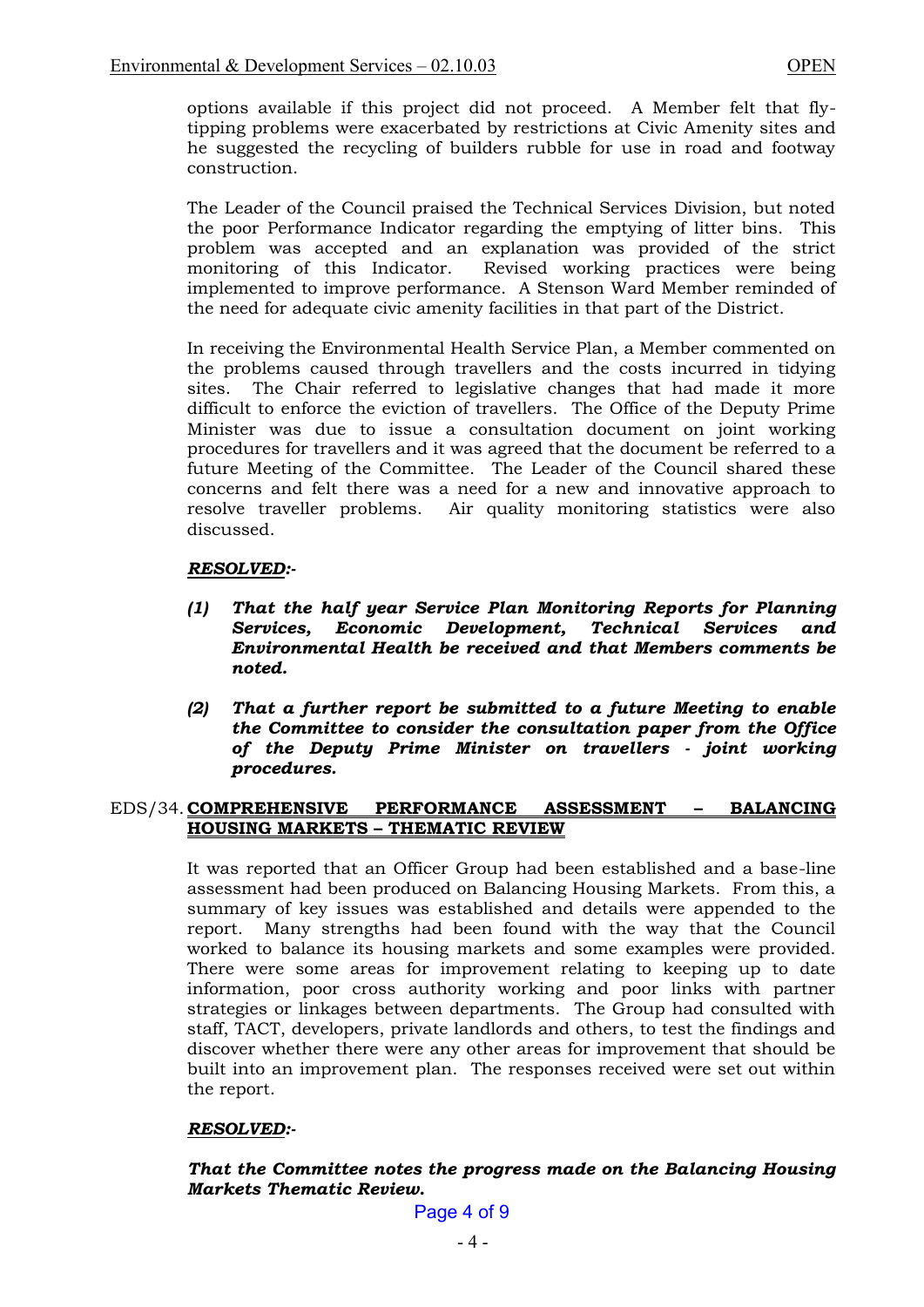### EDS/35. **PPG3 CONSULTATION PAPERS**

 The Committee received a comprehensive report that sought views on the publication of a Parliamentary Statement on planning for housing, consultation papers on changes to planning policy for housing and related research study reports. The Minister for Housing and Planning had made a Parliamentary Statement on planning for housing which clarified aspects of Planning Policy Guidance Note 3: Housing (PPG3). In addition, the Government had published two consultation documents proposing policy changes to PPG3, which were 'Supporting the Delivery of New Housing' and 'Influencing the size, type and affordability of housing'. The Government had published two research reports, undertaken by consultants, which looked at different aspects of the effectiveness of PPG3. Whilst these had not been issued for consultation, they were of interest and the main findings were reported. The documents were 'Better Streets, Better Places Delivering Sustainable Residential Environments: PPG3 and Highway Adoption' and Delivering Planning Policy for Housing – PPG3 Implementation Study'.

 The proposals had implications for the planning, economic development and housing functions of the Council. A copy of each of the documents had been placed in the Members' Room or could be viewed on the ODPM website and comments were required by 31st October 2003. The detail of the report included proposed comments to each of the consultations and other documents.

 The Leader of the Council welcomed the report and referred to the longstanding unease about some aspects of PPG3. He felt that the consultation might provide the opportunity to address some of these concerns. The affordable housing proposals were welcomed and seen as a genuine relaxation of current PPG3 policy. Comment was also made about bringing unused industrial sites back into use for housing. The Deputy Leader of the Council supported the comments about affordable housing and felt that there would be a benefit in linking any required surveys to existing housing needs surveys, to avoid duplication of research. The Vice-Chair referred to issues for the urban core and particularly the pressure for residential development on former employment sites. He suggested that the consultation response include the specific experiences of South Derbyshire to aid understanding of this important issue.

#### *RESOLVED:-*

- *(1) That the contents of the Parliamentary Statement on planning for housing, consultation papers on changes to planning policy for housing and related research study reports be noted.*
- *(2) That the Office of the Deputy Prime Minister (ODPM) be informed of the Council's views on the following consultation papers:-* 
	- *(i) Parliamentary Statement The Statement is noted and further research is awaited with interest.*
	- *(ii) Consultation Paper – 'Supporting the Delivery of New Housing'*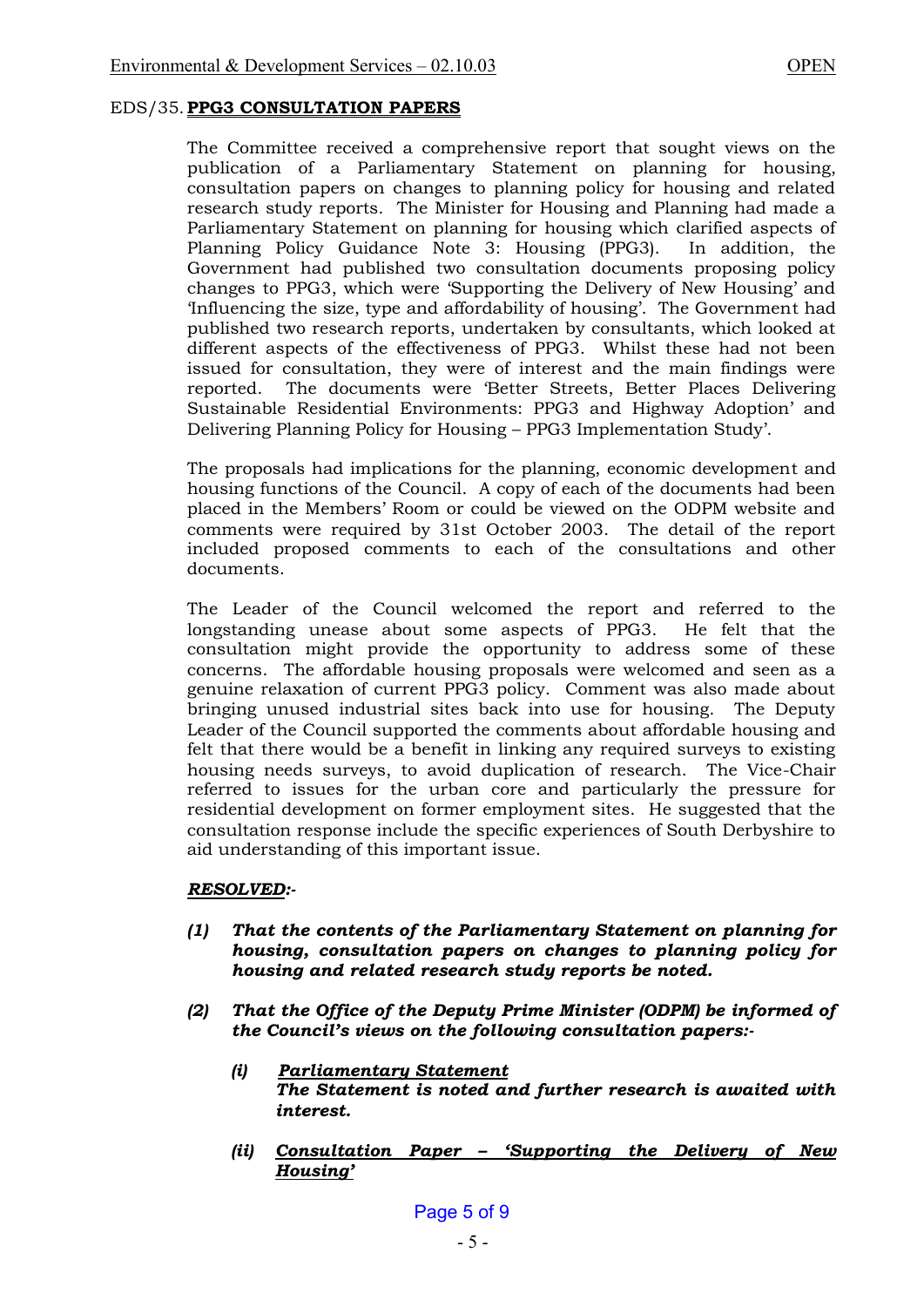*The District Council has longstanding concerns over the loss of employment land and sites in urban areas. These would be exacerbated further by the introduction of the considerable burden upon local authorities to prove the economic viability of such sites as proposed in this consultation. It is also considered that the approach will weaken the established plan-led system and introduce uncertainty over the future of allocated sites. Whilst forthcoming practice guidance is awaited with interest, the District Council suggests that the burden of proof should remain with applicants for planning permission – the approach promoted in the Council's emerging Local Plan.*

*(iii) Consultation Paper – 'Influencing the size, type and affordability of housing'*

 *The District Council broadly welcomes the proposals in particular those which lower the affordable housing threshold and allow tenure to be specified where necessary. The specific allocation of affordable housing sites in development plans in rural areas is also to be welcomed, although it would make sense to allow this to happen in all areas and not be restricted to sites which would not normally be released for housing. However, the cost implications to local authorities is a serious issue which cannot be over emphasised and the Practice Guidance is awaited with interest.* 

*(iv) Research Paper – Better Streets, Better Places – Delivering Sustainable Residential Environments: PPG3 and Highway Adoption* 

 *The District Council welcomes the publication of the research paper and awaits with interest the Government's response in due course.* 

*(3) That a full copy of the report and Members' comments be forwarded to the ODPM to accompany this response.* 

#### EDS/36. **FOOD ENFORCEMENT – AUTHORISATION UNDER EUROPEAN COMMUNITIES ACT 1972**

 It was reported that following investigations throughout the country by Environmental Health Departments, the Food Standards Agency had requested all local authorities to increase surveillance and enforcement activities in relation to illegally imported meat products into the United Kingdom. As a consequence of this, it had been requested that Officers obtain additional powers under the above legislation, in order to investigate, detain and seize illegally imported food. Many of these powers were additionally enforced by the Meat Hygiene Service. Details were provided of each of the regulations made under the European Communities Act and the powers conferred.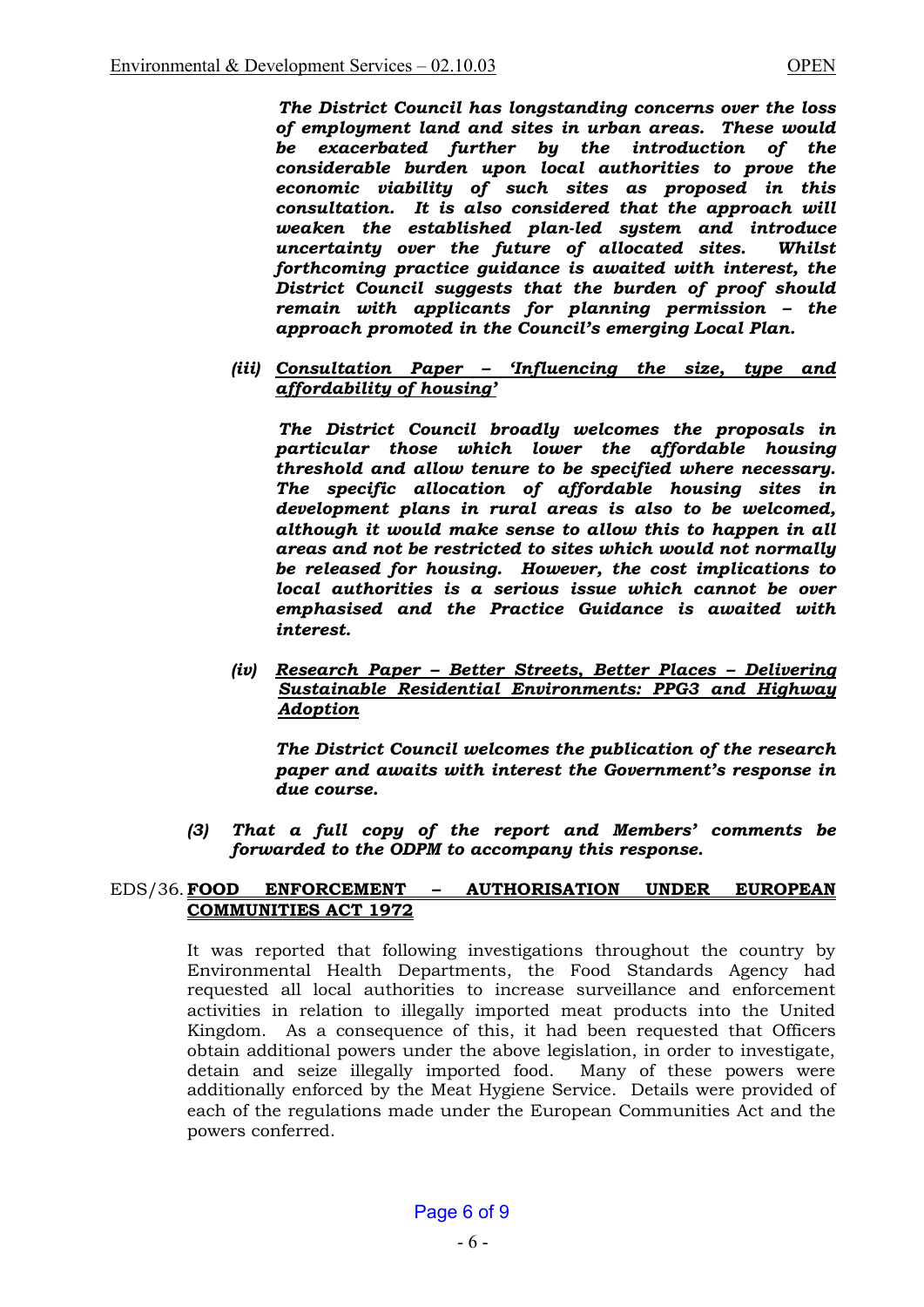## *RESOLVED:-*

*That the Committee authorises those Officers identified below to enforce the following pieces of legislation:-* 

*The Officers Carl Jacobs, Ian Moore, Lisa Forshaw, Katie Day, Sue Shaw* 

*The Legislation European Communities Act 1972 Products of Animal Origin (Third Country Imports)(England) Regulations 2002 (as amended) Products of Animal Origin (Imports & Exports) Regulations 1996 TSE (England) Regulations 2002 The Meat (Enhanced Enforcement Powers) Regulations 2000* 

#### EDS/37. **FOOD ENFORCEMENT – SERVICE PLAN**

 It was reported that the Foods Standards Agency required that a Service Plan be prepared and submitted for Member approval, to ensure transparency and accountability of the service. Details of were provided of the guidance issued by the Food Standards Agency and the required content of the Service Plan. Members considered the proposed Service Plan which was appended to the report.

#### *RESOLVED:-*

 *That the Committee approves the Food Enforcement Service Plan for 2003/04.* 

#### EDS/38. **HEALTH AND SAFETY ENFORCEMENT – SERVICE PLAN**

 It was reported that the Health and Safety Commission required that a Service Plan be approved by Members to make clear the contribution that the Environmental Health Department's Commercial Section made to current HSC priorities. The Service Plan should identify both reactive and proactive work. Members were advised of the specific guidance issued by the Health and Safety Commission on the information that should be included in the Service Plan. Consideration was given to the proposed Service Plan, which was appended to the report.

#### *RESOLVED:-*

 *That the Committee approves the Health and Safety Enforcement Service Plan for 2003/04.* 

## EDS/39. **DRAFT CROSS REGIONAL NATIONAL FOREST DEVELOPMENT STRATEGY**

 It was reported that there were a range of common issues and opportunities across the National Forest and its surrounding area, that would benefit from being addressed in a strategic manner at the cross-regional, regional and sub-regional levels. As part of the exit strategy for the former Leicestershire and South Derbyshire Coalfields and to provide guidance for the emerging sub-regional partnership, the East and West Midlands regional development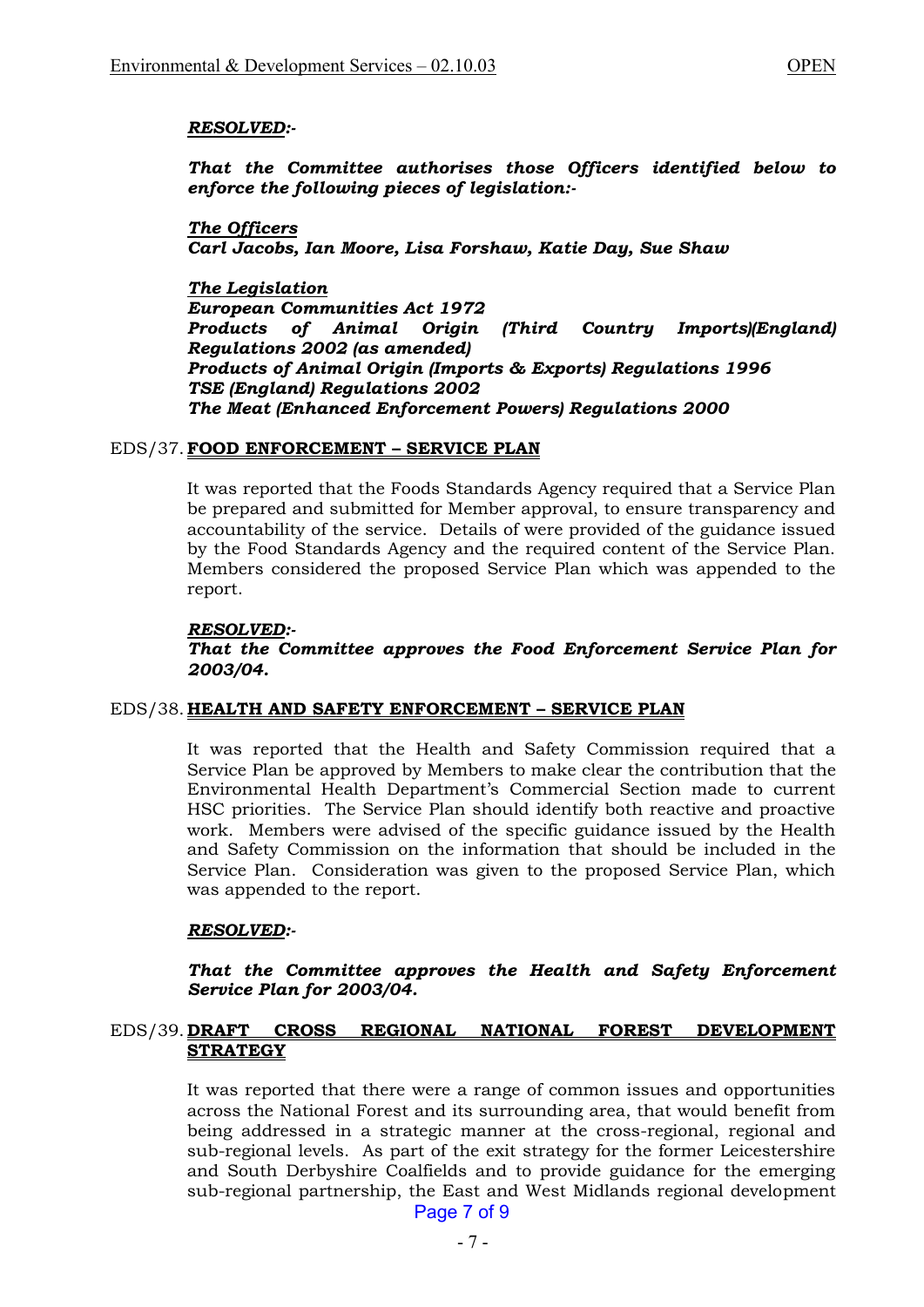agencies, together with appropriate local authorities and the National Forest Company had commissioned consultants to prepare a cross-regional National Forest Strategy. The National Forest provided the common focus, but the study area included the whole of the Districts of East Staffordshire, North West Leicestershire and South Derbyshire together with those parts of Lichfield, Charnwood and Hinkley and Bosworth, that lay within the National Forest or the former coalfield area.

 The consultants had undertaken an analysis of existing strategies and interviews with representatives of major organisations in the study area. The intention was to present the strategy to a workshop later in the year, before finalising the document. Appended to the report were an Executive Summary and a section on recommendations and actions. There was a general recognition of the close relationships, particularly between the three main districts of East Staffordshire, North West Leicestershire and South Derbyshire. Based on the opportunities presented by the National Forest, a vision had been suggested from which a limited number of objectives had been defined. The three sectors of Tourism, Environmental Technologies and ICT were identified where the area had a specific competitive advantage and recommendations had then been made to encourage the development of infrastructure and growth in these sectors. The recommendations were reported.

 Recommendations in respect of transport related in part to the need for joint working on a number of issues across common boundaries. Particular reference was made to the West Midlands to East Midlands Multi-Modal Study and the balance between the recognised need for a regeneration link between Burton, Swadlincote and Ashby, with the environmental pressures this entailed. A further issue related to district councils taking the lead, particularly as they were not highway authorities. There would be resource implications for further studies to be undertaken.

 There might be further complications regarding the development of regional tourism being undertaken by the RDA's and subsequent branding and operation at a local level. However, the 'National Forest and Beyond Initiative' was to be supported as a local branding and marketing initiative.

 A Member referred to the stimulation of broadband services and asked how far the Council was pursuing this. It was an objective of the East Midlands Development Agency to make all small and medium enterprises accessible to broadband by 2005. There were investment issues to be addressed, primarily by county councils and larger agencies. The Member felt that the District Council should promote this issue. It was agreed to ask the Economic Development Manager to examine broadband coverage for the District, to find where there were gaps in provision and see if the Council could facilitate service provision to those areas.

 The Leader of the Council welcomed the report and felt that the Council should seize the initiative to secure the National Forest rail line. He spoke of Leicestershire County Council's view that the rail line could not be provided because of cost, but he felt that if there was a will and determination, it could be delivered. He felt it vital for the future of the area and it might be that the District Council would need to initiate fund raising efforts for the rail line. The Chair added that the National Forest line was integral for future transport for the area. It was agreed to include comments in the response to Page 8 of 9